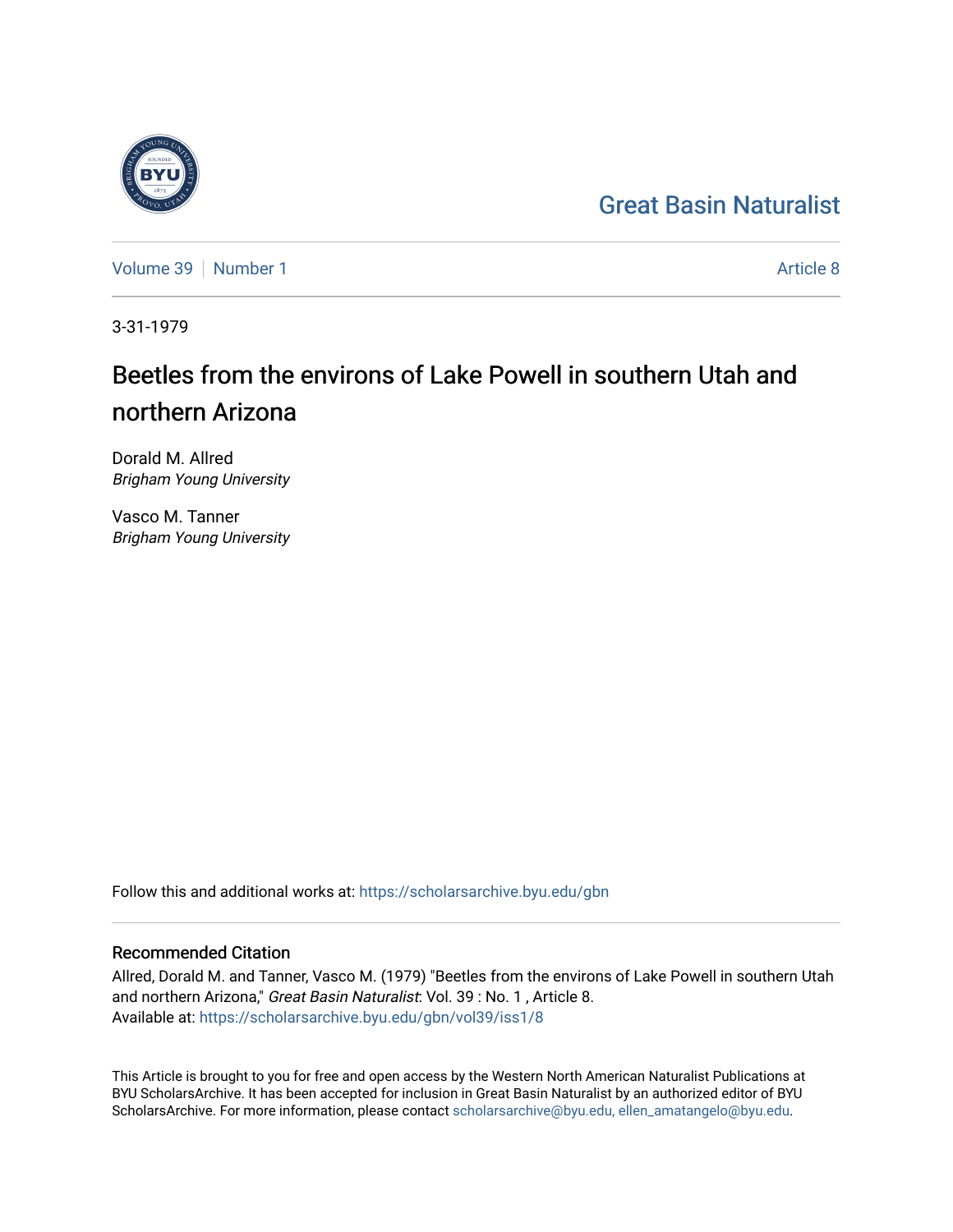#### BEETLES FROM THE ENVIRONS OF LAKE POWELL IN SOUTHERN UTAH AND NORTHERN ARIZONA

Dorald M. Allred' and Vasco M. Tanner'

Abstract.— Sixty-eight species of beetles of <sup>14</sup> families were collected in pit traps in <sup>12</sup> major vegetative communities during environmental monitoring studies in the summers of 1971 to 1973 in southern Utah and northern Ari zona. Seasonal and plant community differences and correlations in population and composition were noted for the 16 sites studied. Highest populations and the most species were foimd in a grass commimity, but occurred in differ ent months in each of the three years. Lowest populations were found in a Coleogyne community, and fewest species in an Artemisia-grass community.

In June 1971 an ecological study was in itiated by the Center for Health and Environ mental Studies at Brigham Young University to establish baselines to determine the envi ronmental effects of the Navajo Generating Station near Page in northern Arizona, and the proposed Kaiparowits Generating Station in southern Utah.<sup>2</sup> Field studies of arthropods were conducted from July to September in 1971, and from May to August in 1972 and 1973.

Can pit traps (an outer galvanized metal sleeve 18 cm in diameter and 36 cm long with a stainless steel, flanged inner can of slightly smaller size) were used to capture ground-dwelling arthropods. Five traps <sup>30</sup> m apart were placed on each of two transects, which were <sup>45</sup> m apart. These were left open, dry, and unbaited for a 72-hour period once each summer month. Of the 12 sites studied in 1971, the 16 in 1972, and the 12 in 1973, some were studied only one year, others two, and some all three years. Beetles, other arthropods, small rodents, and lizards were collected from the cans daily while they were open for trapping studies. The beetles were identified by Dr. Vasco M. Tanner.

#### STUDY SITES AND THEIR PREDOMINANT VEGETATION

Site 1. Ephedra-Vanclevea-Sporobolus-Oryzopsis-Hilaria. Base N slope Cedar Mtn, <sup>5</sup> km W Glen Cnyn City, Kane Co., Utah.

Site 2. Juniperus-Ephedra-Muhlenbergia-Botiteloua-Hilaria-Oryzopsis. Cedar Mtn, 6.5 km <sup>S</sup> site 1.

Site 3. Ephedra-Hilaria-Bouteloua-Oryzopsis. Cedar Mtn, 2 km <sup>S</sup> site 2.

Site 4. Coleogyne-Ephedra-Atriplex-Chryso thamnus. Cedar Mtn, 1.3 km SE site 3.

Site 6. Artemisia-Hilaria-Aristida-Oryzopsis. Smokey Mtn, 23 km from Last Chance Jnct, Kane Co., Utah.

Site 8. Grayia-Ephedra-Coleogyne-Hilaria-Bouteloua-Oryzopsis. Smokey Mtn, 14.5 km from Last Chance Jnct., Kane Co., Utah.

Site 10. Ephedra-Yucca-Eurotia-Vanclevea-Oryzopsis-Streptanthella. Ahlstrom Pnt Rd., 7.5 km <sup>S</sup> junct., Kane Co., Utah.

Site 13. Grayia-Ephedra-Oryzopsis-Bouteloua-Hilaria. Nipple Bench, 6.5 km SE Tibbet Spring, Kane Co., Utah.

Site 14. Coleogyne-Grayia-Ephedra-Chrysothamnus-Hilaria. 3 km S site 13.

Site 19. Coleogyne. 15 km S Page, Coconino Co., Arizona by Hwy 89.

Site 20. Muhlenbergia-Bouteloua-Hilaria. <sup>19</sup> km <sup>S</sup> Page, Coconino Co., Arizona by Hwy 89.

Site 22. Coleogyne-Ephedra-Hilaria. E Navajo Generating Station, SE Page, Coconino Co., Arizona.

Site 23. Ephedra-Coleogyne-Grayia-Hilaria. Cathys Flat, <sup>2</sup> km N Tibbet Spring, thence 2.5 km E, Kane Co., Utah.

Site 27. Juniperus-Pinus. Four-mile Bench, 5 km SE cow camp, head Wesses Cnyn, Kane Co., Utah.

<sup>&#</sup>x27;Department of Zoology and Life Science Museum. Brigham Young University, Provo, Utah 84602.

<sup>&#</sup>x27;These studies were funded cooperatively by Arizona Pubhc Service, Los Angeles Power and Light, Salt River Project, San Diego Power and Light, and Southern California Edison.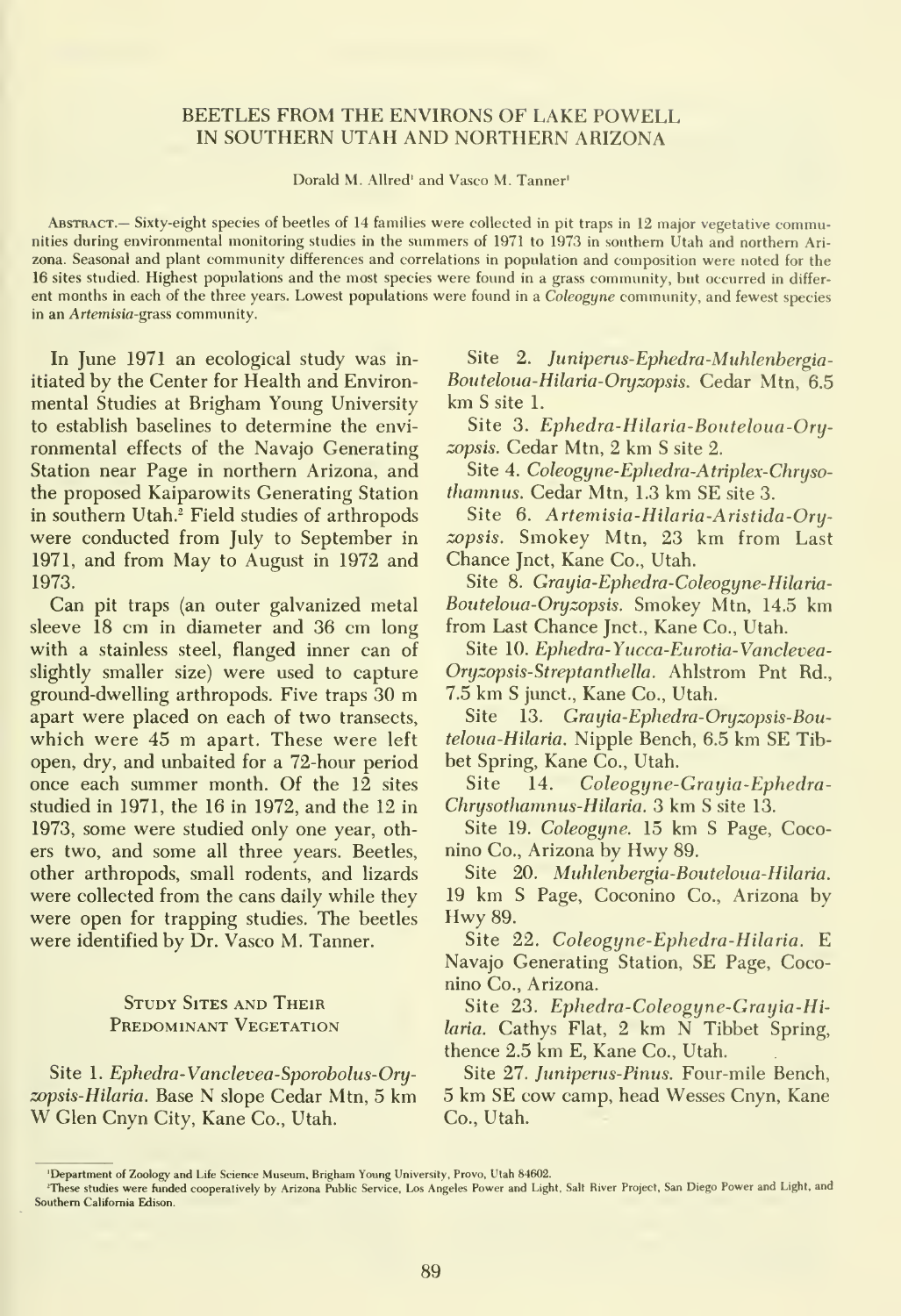Site 28. Artemisia-Bouteloua-Plantago. 3 km E site 27.

Site 30. Ephedra-Bouteloua-Hilaria-Sporo holus-Salsola. Brigham Plains Flat, Kane Co., Utah.

#### ANNOTATED LIST OF Families and Species

#### **BUPRESTIDAE**

Acamaeodera lanata Horn: one specimen, 17 July 1972, site 14 (Coleogyne-Grayia-Eph $edra-grass$ ; 6 specimens, 2 June 1973, site  $20$ (grass).

#### **CARABIDAE**

Bembidion sp.: one specimen, 13 May 1973, site 27 (juniper-pinyon).

Calosoma triste Lee: one specimen, 3 May 1973, site  $8$  (*Grayia-grass*).

Calosoma sp.: one specimen, 5 July 1973, site 10 (Ephedra-grass).

Celia sp.: one specimen, 5 June 1972, site 3 (Ephedra-grass); one specimen 6 June 1972, site 1 (Ephedra-Vanclevea-grass).

Harpalus corpulentus  $(Csy.)$ : 6 specimens were taken 4 June 1973 at site 3 (Ephedragrass); 2 specimens 6 June 1973, at site 8  $(Gravia-grass)$ ; and one specimen 9 July 1973 at site 14 (Coleogyne-Grayia-Ephedra-grass). The apparent absence of this species in 1972 is unusual, inasmuch as sites  $3, \overline{8}$ , and  $14$  were studied from May through August. Its ab sence in 1971 is also unexpected, even though collections were made only in July and August.

Harpalus furtivus (Lec.): 3 specimens, 21 August 1972, site 28 (Artemisia-grass); one specimen, 5 September 1972, site 3 (Ephedragrass).

Harpalus lustrans Csy.: 2 specimens, 4 June 1973, site 3 (Ephedra-grass); one speci men, 14 June 1973, site 28 (Artemisia-grass).

Harpalus sp.: one specimen, 10 July 1973, site 23 (Ephedra-Coleogyne-Grayia).

Rhadine jejuna Lee: one specimen, 12 June 1972, site 19 (Coleogyne).

Rhadine sp.: one specimen, 4 July 1973, site  $8$  (*Grayia*-grass).

Selenophorus aeneopiceus Csy.: 3 speci mens, 12-13 June 1972, site 19 (Coleogyne); one specimen, 22 June 1972, site 30 (Ephedra-grass).

#### **CERAMBYCIDAE**

Moneilema obtusa Lee: one specimen, <sup>1</sup> August 1973, site 10 (Ephedra-grass).

Prionus sp.: one specimen, 7 July 1973, site 30 (Ephedra-grass).

#### **CHRYSOMELIDAE**

Disonycha fumata (Lec.): 4 specimens, 12-13 July 1971, site 3 (Ephedra-grass).

Disonycha latifrons Schaffr.: one speci men, 3 May 1973, site 6 (Artemisia); one specimen, 6 May 1973, site 30 (Ephedragrass).

#### **CLERIDAE**

Cymatodera fuchsi Schaffr.: one specimen, 12 August 1971, site 13 (Grayia-Ephedragrass); one specimen, 10 July 1972, site 10 (Ephedra-grass).

#### **COCCINELLIDAE**

Hippodamia convergens Guer.: one speci men, 2 June 1973, site 20 (grass).

#### **COLYDIIDAE**

Bitoma sp.: one specimen, 26 September 1971, Glen Cnyn City.

#### **CURCULIONIDAE**

Cimbocera huchanani Ting: 3 specimens, 13-14 July 1971; one specimen, 10 November 1971, site 3 (Ephedra-grass); one specimen, 15 October 1971; one specimen, 9 May 1973, site 14 (Coleogyne-Grayia-Ephedra-grass); 3 specimens 14-15 July 1972; one specimen, 14 August 1972, site 20 (grass); one specimen, 10 May 1973, site 23 (Ephedra-Coleogyne-Grayia).

Cimbocera conspersa Fall: 4 specimens were taken at site 2, one at site 3, one at site 6, 4 at site 14, 2 at site 23, and 12 at site 27. Plants of the genus Ephedra were common to four of the six sites where this beetle was found. However, greatest numbers were found in the juniper-pinyon community. Five specimens were taken in April and May 1972, and 19 from May to August 1973. Greatest numbers were found in May of both years. The activity of this species apparently is spring and early summer, for no specimens were taken in July or August of 1971, none after May in 1972, and only four after May in 1973.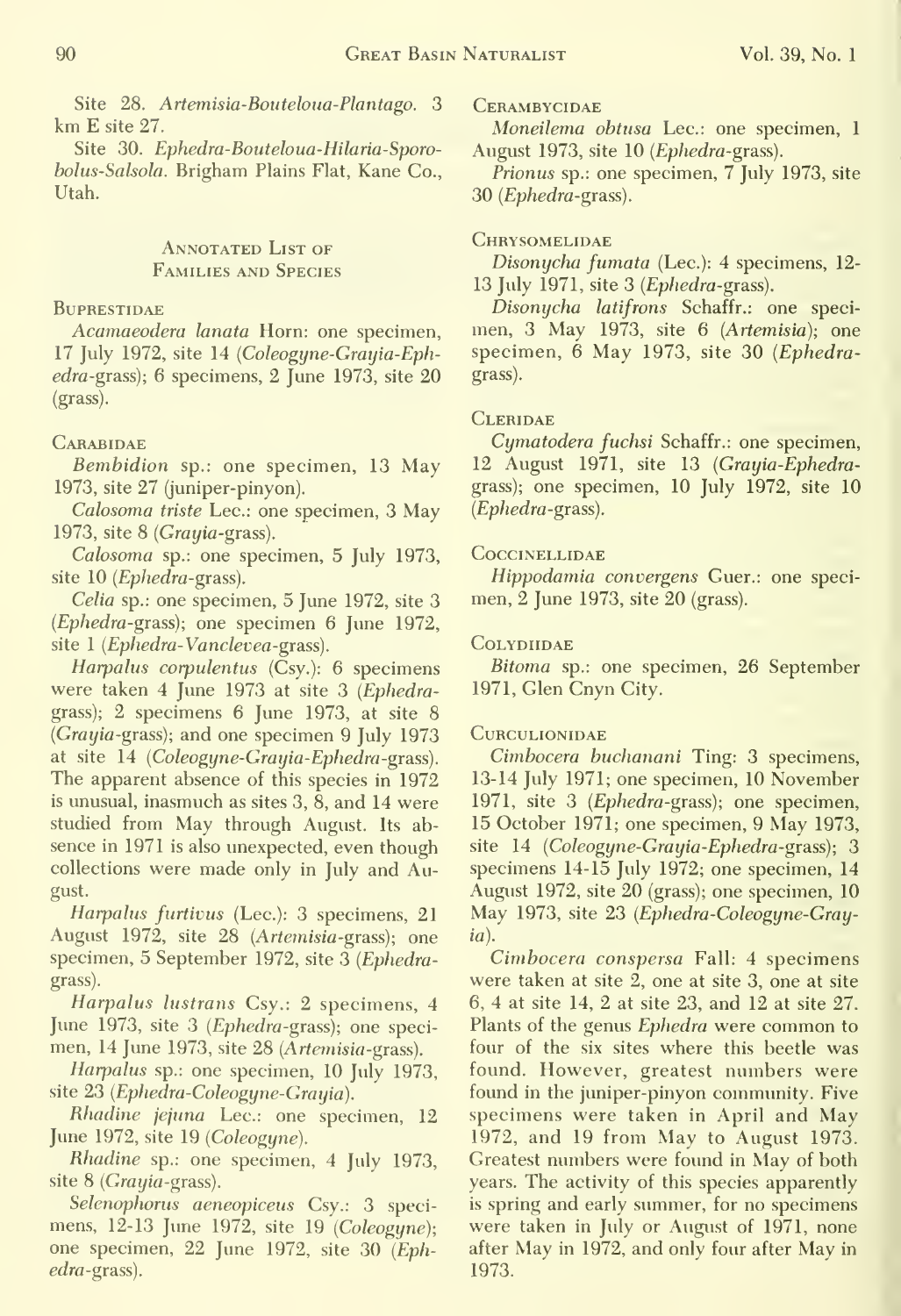Cimbocera petersoni Tanner: one speci men, 29 April 1973, site 2 (juniper-Ephedragrass); one specimen, 30 April 1973, site <sup>1</sup> (Ephedra-Vanclevea-grass).

Dinocleus angularis (Lee): one specimen, 4 May 1973, site 10 (Ephedra-grass).

Eucyllus unicolor Van Dyke: one speci men, 5 August 1972, site 3 (Ephedra-grass).

Eupagoderes varius (Lee): one specimen, 12 July 1972, site 6 (Artemisia).

Eupagoderes sp.: one specimen, 3 June 1973, site 2 (juniper-Ephedra-grass).

Ophryastes sordidus Lee: one specimen, 9 September 1971, site 7 (Grayia-Coleogynegrass).

Ophryastes sulcirostris (Say): one specimen, 4 June 1973, site 2 (juniper-Ephedra-grass).

Ophryastes sp.: one specimen, 13 May 1973, site 28 (Artemisia-grass).

#### **HISTERIDAE**

Saprinus discordalis (Lec.): one specimen, 20 July 1971, Navajo Mtn.

Saprinus lugens Et.: 6 specimens were taken at site 2, 4 at site 10, one at site 14, and 23 at site 22. Plants of the genus Ephedra were common to three of the four sites where this species was found. However, greatest numbers were found in the Coleogyne community. Twenty-three specimens were taken in July 1972, and 5 and 6 in May and July of 1973, respectively. Apparently July is the month of greatest activity of this species, even though none were taken in July of 1971. However, site 2 was the only one of the four sites where this species was found that was studied during July of 1971.

Saprinus oregonensis Lee: 2 specimens, 2 August 1971, site 6 (Artemisia).

#### **MELOIDAE**

Pyrota mylabrina Cher.: 34 specimens, 24 August 1972, Cottonwood Cnyn, <sup>9</sup> mi N Hwy 89, ex Chrysothamnus.

#### **MELYRIDAE**

Collops femoratus (Schaffr.): one specimen, 14 July 1971, site 15 (Popuhis-Tamarix-Ly- \_cium).

Trichochrons zionicus Tanner: 28 speci mens, summer 1972, specific locality un known.

**PTINIDAE** 

Ptinus sp.: 8 specimens were taken at site 1, one at site  $2, 5$  at site 14, 2 at site 17, 6 at site 22, and 8 at site 23. Plants of the genus Ephedra and grasses were common to four of the six sites. Significant differences between community types were not evident, although greatest numbers were found in those where Coleogyne was a predominant. Four speci mens were taken in July and August 1971, 18 from April to August 1972, and eight in May and July of 1973. Greatest numbers were found in May of 1972 and 1973.

#### **SALPINGIDAE**

Conotus lanchesteri Van Dyke: This was one of the more common beetles. Twentyone were taken at site 1, 38 at site 2, one at site 7, 6 at site 9, one at site 13, 2 at site 19, 6 at site 22, 3 at site 23, and 2 at site 27. The plant Ephedra was common to four of the nine sites, and greatest numbers were found on sites <sup>1</sup> and 2,where it was present. Speci mens were taken in July and August 1971, April to September in 1972, and May to August 1973. In 1971 about equal numbers were taken in July and August, in 1972 greatest numbers were found in August, and in 1973 greatest numbers in July and August. No sig nificant differences were noted between the three years, although slightly more numbers were taken in July and August of 1972 than during those months in other years, and more were taken from May to August in 1972 than for comparative months of 1973.

#### **SCARABAEIDAE**

Aphodius rubidus (Lee): 4 specimens were taken at site 2, 13 at site 3, 3 at site 6, 6 at site 8, 6 at site 10, 4 at site 13, 31 at site 14, 2 at site 20, 3 at site 22, and 17 at site 30. The plant Ephedra was common to 6 and grasses to 8 of the 10 sites where this beetle was found. Greatest numbers were found on sites 14 and 30, where Ephedra and grasses were common. Specimens were taken in April and from June to September in 1972, and from May to July in 1973. Greatest numbers were found in April of 1972 and May of 1973. From May to August, populations were 24 times higher in 1973 than in 1972.

Diplotaxis subangulata (Schaffr.): 2 specimens, 16 June 1972, site 13 (Grayia-Ephedra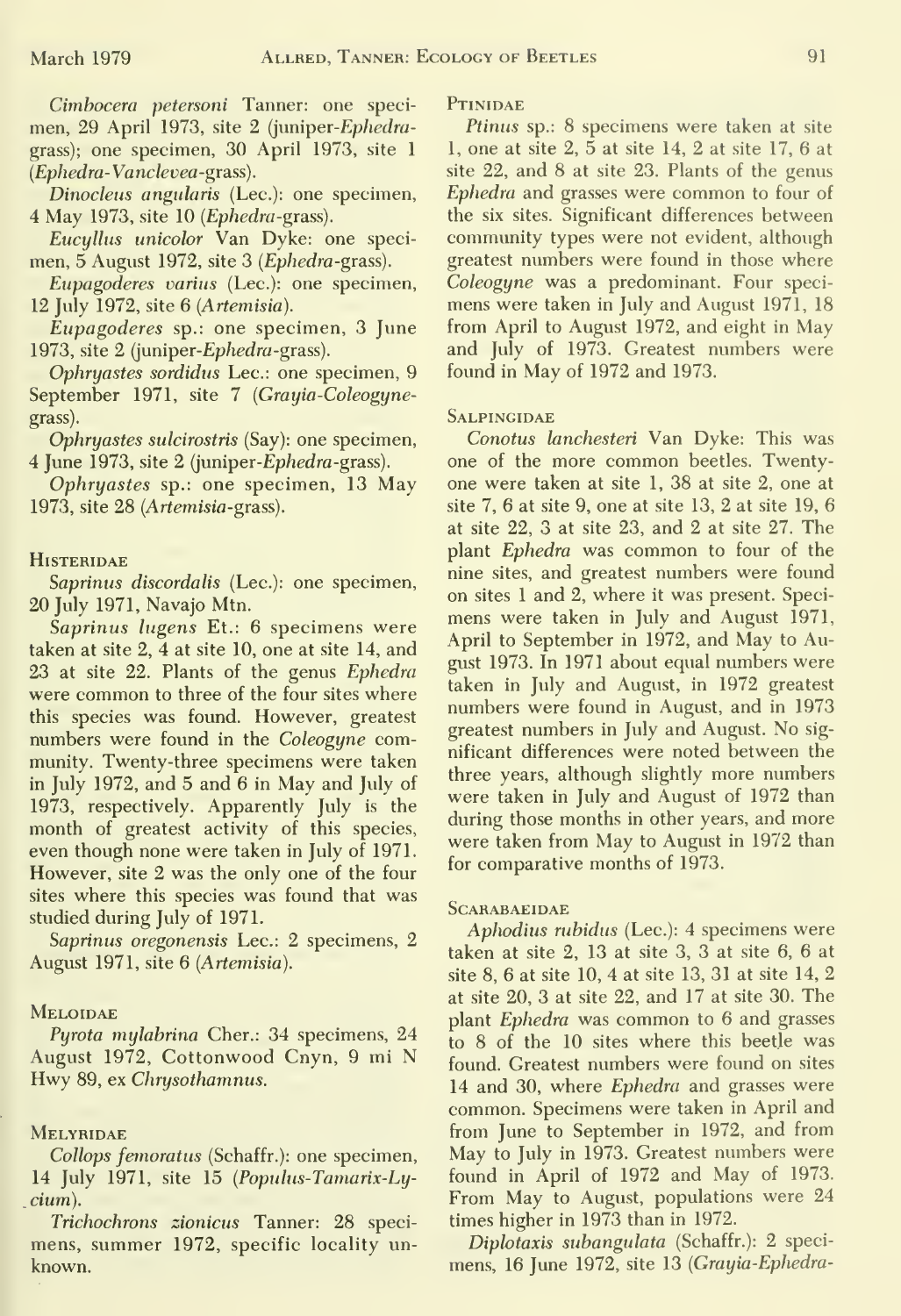grass); one specimen, 21 July 1972, site 27 (juniper-pinyon).

Diplotaxis sp.: one specimen, 6 April 1971; one specimen, 6 June 1971, site 3 {Ephedragrass); one specimen, 5 June 1971, site <sup>1</sup> (Ephedra-Vanclevea-grass).

Polyphylla diffracta (Csy.): 3 specimens, 20 July 1971, Navajo Mtn.

Polyphylla 10-lineata (Say): one specimen, 12 June 1973, site 23 {Ephedra-Coleogyne-Grayia).

Serica sp.: one specimen, 11 June 1973, site 13 (Grayia-Ephedra-grass); 4 specimens,  $19$ June 1972; 5 specimens, 20 June 1972, site 27 (juniper-pinyon).

#### **TENEBRIONIDAE**

Araeoschizus dicipiens (Horn): one speci men, 7 April 1972, site 1 (Ephedra-Vanclevea-grass); one specimen, 13 June 1972, site 19 (Coleogyne); one specimen, 9 August 1973, site  $30$  (*Ephedra*-grass).

Chilometopon abnorme Horn: 13 speci mens were taken at site 1, one at site 2, 9 at site 4, one at site 6, 2 at site 7, one at site 8, 56 at site 10, 2 at site 13, 4 at site 14, 8 at site 17, and 2 at site 18. These beetles were taken from a variety of vegetative types, but signif icantly greater numbers were found at site 10, an *Ephedra-grass* community. Specimens were taken from July to September in 1971, May to August in 1972, but only in August of 1973. Beetles in July and August of 1971 were twice as abundant as in 1972, and 48 times as abundant as in 1973. From May toAugust, they were 30 times as abundant in 1972 as in 1973.

Coniontis opacus Horn: one specimen, 13 July 1971, site 4 (Coleogyne).

Coniontis sp.: one specimen, 6 May 1972, site 4 (Coleogyne).

Edrotes leechi Doyen: one specimen, 4 June 1972, site  $2$  (juniper-*Ephedra*-grass); one specimen, 14 July 1971, site 3 (Ephedragrass); one specimen, 12 July 1971, site 4 (Coleogyne); one specimen, 11 July 1972, site 6 (Artemisia); one specimen, 19 July 1971, site 18 (Coleogyne); 2 specimens, 14 August 1972, site 20 (grass); 2 specimens, 12 April 1973; one specimen, 12 May 1972, site 22 (Coleo gyne).

Eleodes caudifera Lec.: 7 specimens were taken at site 1, 2 at site 3, 6 at site 10, 7 at site 13, 3 at site 14, and one at site 19. Ephedra and grasses were predominant plants at 5 of the 6 sites. No site had significantly greater numbers of beetles than another. Specimens were taken in July and August 1971, May to July 1972, and May and June 1973. In 1973, greatest numbers were found in May, but no significant differences were noted between months of other years except from May to August, when eight times as many beetles were found in 1973 as in 1972.

Eleodes extricata (Say); Beetles of this species were some of the most common and widespread of those taken. A total of 164 specimens was taken from 15 of the 19 sites studied. Greatest numbers were found at sites 3, 19, 20, and 22, which are predominantly Coleogyne or grass habitats. Specimens were taken in July and August of 1971, April to September in 1972, and May to August in 1973. Greatest numbers were taken in August and September of 1972, and July of 1973. In July and August of 1972 and 1973 these beetles were about equally abundant, but only one-tenth as abundant in 1971. For the peri od of May to July, they were about equally as abundant in 1972 as in 1973.

Eleodes hispilahris sculptilis Blais.: Beetles of this species were common and widespread; 105 were taken from 13 study sites. Greatest numbers were found at site 10, an Ephedragrass community. In 1971 they were found from July to September, most abundantly during the latter month; in 1972 during April and from June to September, also most abundantly during September; and in 1973 from May to August, mostly in July. In July and August, they were half again as abundant in 1971 as in 1972 and 1973. They occurred in about equal numbers for the period of May to August in 1972 and 1973.

Eleodes immunis interstitralis Blais.: one specimen, 18 July 1971, site 17 (grass); one specimen, 19 July 1971, site <sup>1</sup> (Ephedra-Vanclevea-grass).

Eleodes leechi Tanner: one specimen, 20 July 1972; one specimen, 22 July 1972, site 28 (*Artemisia-grass*); one specimen, 11 July 1973, site 27 (juniper-pinyon); one specimen, 3 August 1973, site 14 (Coleogyne-Grayia-Ephedra-grass); 2 specimens, 4 August 1973, site 2 (juniper-Ephedra-grass).

Eleodes obscura sulcipennis Mann.: These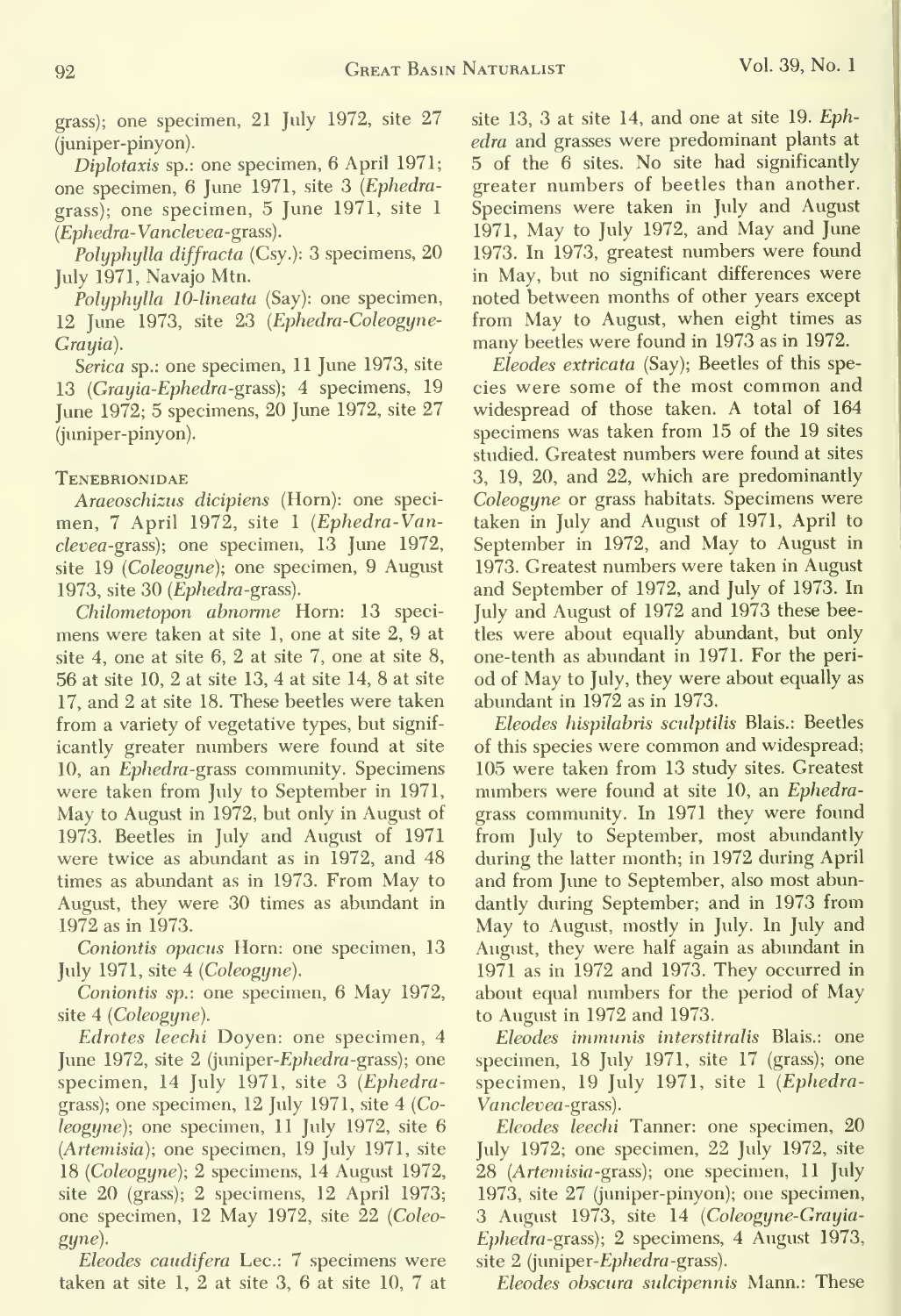beetles were relatively abundant and wide spread and were found on 15 sites. They were most abundant at sites 2, 3, 8, 14, and 19, principally where grasses were pre dominant. Beetles were taken from July to September, mostly August in 1971; from April to September in about equal numbers each month in 1972; and from June to August, also in about equal numbers each month in 1973. In July and August, populations were three times as high in 1971 as in 1972 and 1973. From May to August about equal numbers were taken in 1972 and 1973.

Eleodes omissa pygmaea Blais.: 14 speci mens, July and August 1971, site 3 (Ephedragrass); one specimen, <sup>1</sup>August 1971, site 6 (Artemisia); one specimen, 11 August 1971, site 13 (Grayia-Ephedra-grass); 2 specimens, 11, 13 August 1971, site 14 (Coleogyne-Grayia-Ephedra-grass); one specimen, 18 July 1971; 2 specimens, 27 August 1971, site 17 (grass); one specimen, 17 July 1971; one spec imen, 17 August 1971, site 18 (Coleogyne).

Eleodes porcata Csy.: one specimen, 8 August 1973, site 39 (Ephedra-grass).

Embaphion glabrum Blais.: 3 specimens were taken at site 1, 3 at site 2, 6 at site 3, 2 at site 19, 4 at site 22, one at site 23, 17 at site 27, and 14 at site 28. Greatest numbers were found at sites 27 and 28. Beetles were taken in July and August of 1971, April to September of 1972, and May, July, and August of 1973. During July and August about equal numbers were found in each of the three years. For the period of May to August, twice as many beetles were taken in 1972 as in 1973.

Exchatomoxys tanneri Sorenson and Stones: one specimen, 15 August 1971, site 3  $(Ephedra-grass)$ .

Glyptasida sordida (Lec.): one specimen, 13 August 1971; one specimen, 17 August 1972, site 13 (Grayia-Ephedra-grass); one specimen, 12 August 1971; one specimen, 16 July 1972, site 14 (Coleogyne-Grayia-Ephedra-grass); 3 specimens, 13-14 August 1972, site 19 (Coleogyne); 24 specimens, July and August 1972, site 20 (grass).

Glyptasida sp.: one specimen, 15 August 1971, site 3 (Ephedra-grass).

Hylocrinus delicatulus Csy.: 6 specimens were taken at site 1, 2 at site 14, 9 at site 19, 2 at site 20, and 18 at site 22. Most specimens

were found at sites 19 and 22, which are Co leogyne communities. Beetles were taken from June to August in 1972, and May to August in 1973. None were found in 1971. In 1972, highest numbers were taken in July, but populations were not significantly differ ent between months in 1973. About twice as many beetles were taken in 1972 as in 1973.

Metaponium sp.: one specimen, 17 July 1972, site 14 (Coleogyne-Grayia-Ephedragrass).

Pelecyphorus haruspex Csy.: 2 specimens, 28 August 1971, site <sup>1</sup> (Ephedra-Vancleveagrass); 2 specimens, 6 August 1972; one spec imen, 6 September 1971, site 2 (juniper-Ephedra-grass); 4 specimens, 14 August 1971; one specimen, 25 August 1971; one specimen, <sup>1</sup>August 1973, site 3 (Ephedra-grass); 5 speci mens, 18, 20 August 1971; 7 specimens, 11-12 August 1972, site 10 (Ephedra-grass); one specimen, 28 August 1971, site 18 (Coleogyne).

Sphaeriontis muricata Lec.: 65 beetles were taken from 11 study sites. They were most abundant on sites 10 (Ephedra-grass), 19, and 22 (Coleogyne). Specimens were taken in July and August of 1971, May to September of 1972, and in May, June, and August of 1973. Greatest numbers in 1972 were found in July, but in 1971 and 1973 the populations were about equal each month. In July and August twice as many beetles were taken in 1972 as in 1971, and five times as many as in 1973. From May to August four times as many beetles were taken in 1972 as in 1973.

Steriphanus sp.: one specimen, 7 April 1972, site 3 (Ephedra-grass).

Triorophus lariversi Blais.: one specimen, 14 August 1971, site 2 (juniper-Ephedragrass).

Triorophus tenehratulus Csy.: 77 beetles were taken from 10 sites, most abundantly from site 22, a Coleogyne community. Only two specimens were found in August 1971; most were taken from April to August in 1972, and May to August in 1973. In 1972 and 1973, greatest numbers were found in May. From May to August, only a few more specimens were taken in 1972 than in 1973.

Trogloderus tuberculatus Blais: Beetles of this species were the most abundant and widespread of all species collected. A total of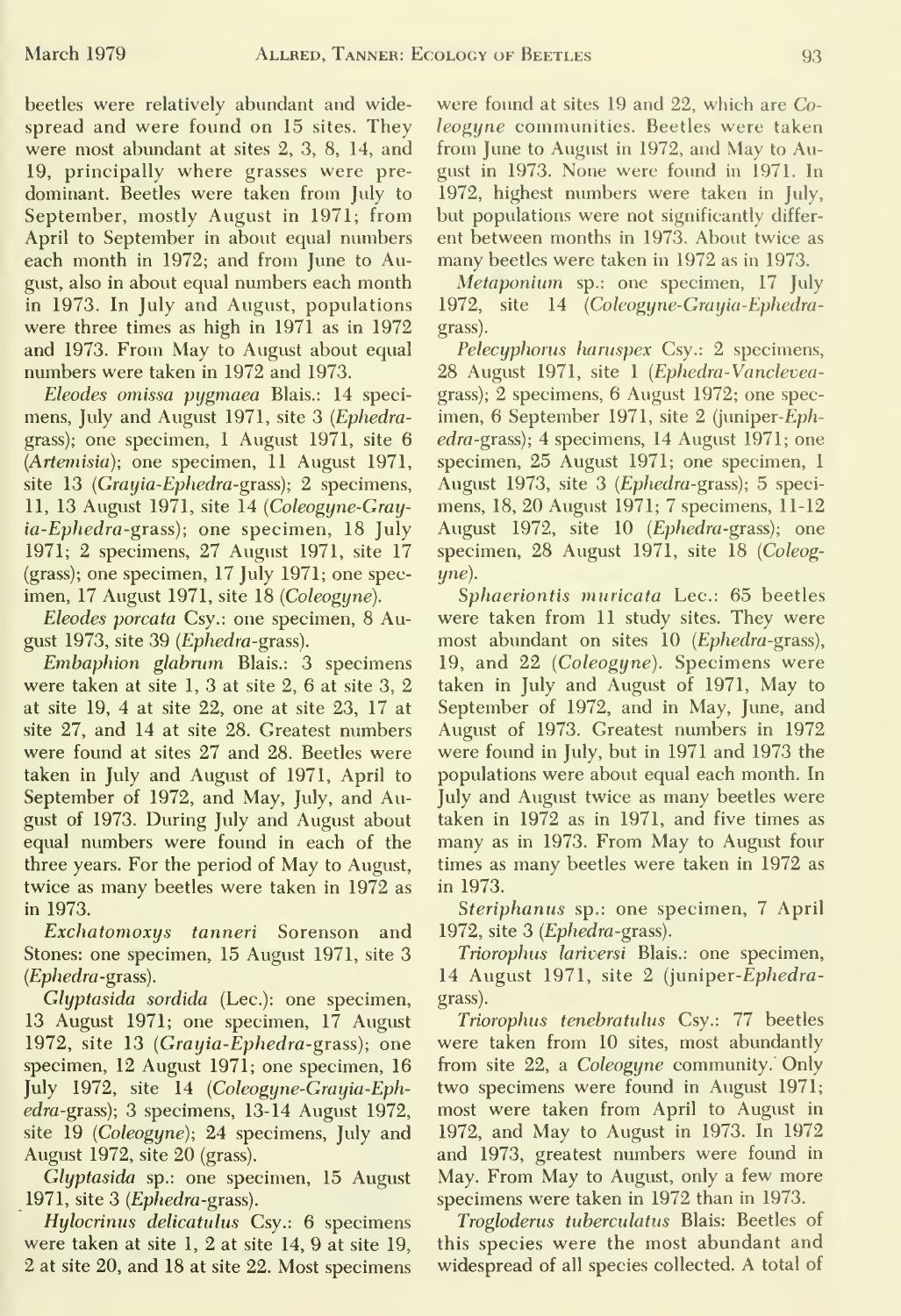510 specimens was taken from all 19 study sites. Greatest numbers were found on site 19, a Coleogyne community. Specimens were found every month that field studies were conducted. In 1971, greatest numbers were found in July, and in 1972 and 1973 in June. In July and August, from two and one-half to three times as many beetles were taken in 1972 as in either 1971 or 1973. From May to August, half again as many beetles were taken in 1972 as in 1973.

#### **Discussion**

An initial objective was to select study areas in the major vegetative types within a 48-km perimeter of the proposed sites of the electric generating stations. Retention of study plots beyond the first year was based on vegetative type, direction from the potential source of pollution, and especially the species and relative abundance of organisms present that could be used as indicator species to monitor environmental changes. Some sites were discontinued after one season be cause of inaccessibility, discontinuous vegetative analyses, and specific climatic and eda phic data.

In order to compare populations and sea-<br>Not operated during year indicated. sonal changes, the numbers of beetles collect ed were adjusted to the number of trapping TABLE 2. Numbers and distribution of beetles' on 16 attempts. The normal variability in seasonal major study sites, 1971-1973. and annual populations, slightly different dates of collection each month, and the in fluence of periodic and abrupt climatic changes on the activity of the beetles during the trapping periods were ignored. Nevertheless, the method used adequately deter mined relative abundance and distribution within the limitations of time, economy, and logistics. The number of trapping attempts is shown in Table 1.

Pit traps are effective primarily for ground-dwelling arthropods that move on the ground more frequently than they fly. The traps involve minimum effort and time and can be used effectively for those species which may be so trapped. In this study about half of the beetles caught were in the families Carabidae and Tenebrionidae, whose members are primarily ground-dwellers. Nineteen of the species collected were sufficiently<br> $\frac{2.26 \text{ MeV}}{10 \text{ hV} + \text{loose species are included of which more than 20 specimens were}}$ abundant to be used as indicators, and 14 of taken.

these belonged to the Tenebrionidae, the darkling beetles (Table 2).

Highest populations of beetles of all species occurred in August 1971, July 1972, and June 1973 (Table 3). These annual differences likely are related to climatic and vegetational variations, and when such data are available, multiple regression analyses may show specific correlations.

Table 1. Number of trap-days' for pit traps on 16 major study sites, 1971-1973.

| Site           | 1971      | 1972  | 1973      | Total |
|----------------|-----------|-------|-----------|-------|
| 1              | 60        | 120   | 90        | 270   |
| $\overline{2}$ | 60        | 180   | 90        | 330   |
| 3              | 60        | 180   | 90        | 330   |
| $\overline{4}$ | 60        | 120   | $\circ$   | 180   |
| 6              | 60        | 90    | 90        | 240   |
| 8              | 60        | 90    | 90        | 240   |
| 10             | 30        | 120   | 90        | 240   |
| 13             | 60        | 150   | 90        | 300   |
| 14             | 60        | 150   | 90        | 300   |
| 19             | $\bullet$ | 90    | $\circ$   | 90    |
| 20             | $\bullet$ | 90    | $\bullet$ | 90    |
| 22             | $\circ$   | 150   | $\circ$   | 150   |
| 23             | $\circ$   | 120   | 90        | 210   |
| 27             | $\circ$   | 120   | 70        | 190   |
| 28             | $\circ$   | 120   | 70        | 190   |
| 30             | $\circ$   | 150   | 90        | 240   |
| Total          | 510       | 2,040 | 1,040     | 3,590 |
|                |           |       |           |       |

| Species                        | Total<br>number<br>taken | No. sites<br>where<br>found |
|--------------------------------|--------------------------|-----------------------------|
| Trogloderus tuberculatus       | 510                      | 16                          |
| Eleodes sulcipennis            | 192                      | 12                          |
| Eleodes extricata              | 164                      | 14                          |
| Eleodes hispilabris sculptilis | 105                      | 10                          |
| Chilometopon abnorme           | 100                      | 8                           |
| Aphodius rubidus               | 89                       | 10                          |
| Conotus lanchesteri            | 80                       | $\overline{7}$              |
| Eleodes obscura sulcipennis    | 78                       | $\overline{7}$              |
| Triorophus tenebratulus        | 77                       | 9                           |
| Sphaeriontis muricata          | 65                       | $_{11}$                     |
| Embaphion glabrum              | 50                       | 6                           |
| Hylocrinus delicatulus         | 37                       | 6                           |
| Saprinus lugens                | 34                       | $\overline{4}$              |
| Glyptasida sordida             | 31                       | $\overline{4}$              |
| Ptinus sp.                     | 30                       | 5                           |
| Eleodes caudifera              | 26                       | 6                           |
| Pelecyphorus haruspex          | 25                       | $\overline{4}$              |
| Cimbocera conspersa            | 24                       | 6                           |
| Eleodes omissa pygmaea         | 23                       | $\overline{4}$              |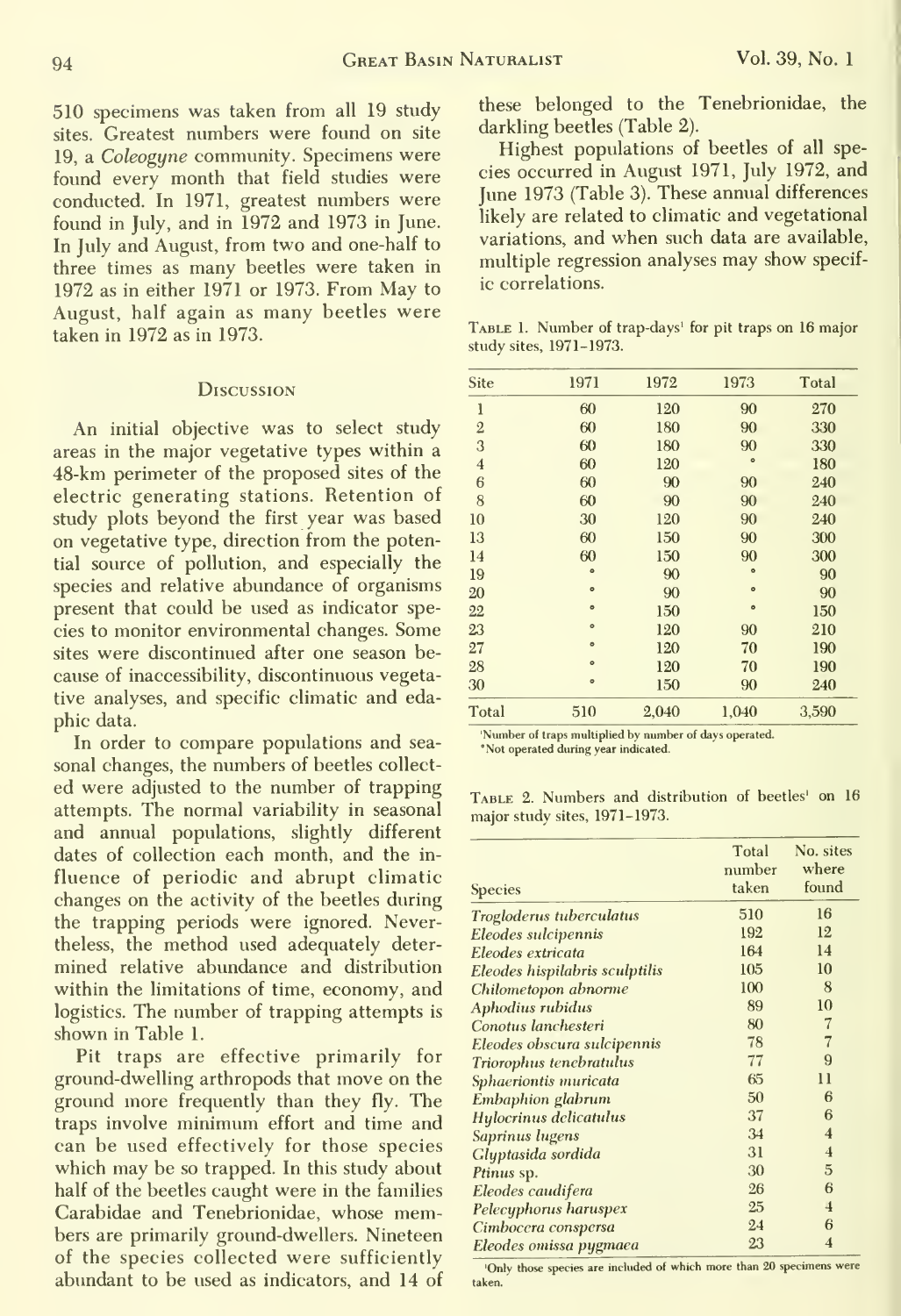The number of species of beetles which oc curred on each study site was not consistent for each of the three years (Table 4). Even between sites with the same predominant species of plants, variations occurred be tween sites and years. This is expected be cause the presence, abundance, and vigor of plants, especially annual grasses and forbs, varies from year to year as influenced by the local climate. Comparison of these sites showed some significant differences. Sites 4, 19, and 22, primarily Coleogyne, had only one species of darkling beetle in common. Sites 19 and 22 had three additional species in common. Site 4 had two species not found on the other two sites, site 19 had two unique species, and site 22 had one unique species. Sites 14 and 23, which also contain Coleo gyne as a predominant shrub, had one species in common with the other Coleogyne sites.

Ephedra-grassland sites 3, 10, and 30 had no species in common. One species was com mon tosites <sup>10</sup> and 30, one to sites <sup>3</sup> and 30, and one to sites 3 and 10. Three species were unique to site 3, and four to site 10. Comparison of sites <sup>1</sup> and 20 (which also had grass as a predominant component) with sites 3, 10, and 30 showed one species in common, one common tosites 1, 3, and 30, one com mon tosites <sup>1</sup> and 10, one common to sites <sup>3</sup> and 20, and one species unique to site 20.

Artemisia sites 6 and 28 had one species in common, two unique for site 6, and one unique to site 28.

Grayia-grass sites 8 and 13 had two species in common, and two unique to site 8.

Juniper woodland sites 2 and 27 had one species in common, two unique to site 2, and one unique to site 27.

Species composition differed during the

|           | No. beetles collected |                       |        |                       |         |                       |  |  |  |  |
|-----------|-----------------------|-----------------------|--------|-----------------------|---------|-----------------------|--|--|--|--|
| Month     |                       | 1971                  |        | 1972                  | 1973    |                       |  |  |  |  |
|           | Actual                | Adjusted <sup>1</sup> | Actual | Adjusted <sup>1</sup> | Actual  | Adjusted <sup>1</sup> |  |  |  |  |
| April     | $\circ$               |                       | 88     | 141                   | $\circ$ |                       |  |  |  |  |
| May       | $\circ$               |                       | 74     | 111                   | 192     | 250                   |  |  |  |  |
| June      | $\circ$               |                       | 208    | 250                   | 121     | 290                   |  |  |  |  |
| July      | 83                    | 332                   | 367    | 367                   | 118     | 236                   |  |  |  |  |
| August    | 232                   | 394                   | 239    | 287                   | 114     | 228                   |  |  |  |  |
| September | 25                    | 200                   | 49     | 157                   | $\circ$ |                       |  |  |  |  |

'Numbers adjusted to number of trap days

*\*Traps not operated.* 

TABLE 4. Number of species captured in pit traps on 16 major study sites, 1971-1973.

| Site | Predominant vegetation         | 1971 | 1972 | 1973 | Total |
|------|--------------------------------|------|------|------|-------|
|      | Ephedra-Vanclevea-Grass        | 9    | 12   | 11   | 18    |
|      | Juniperus-Ephedra-Grass        |      | 10   | 12   | 20    |
|      | Ephedra-Grass                  | 14   | 11   |      | 26    |
|      | Coleogyne                      |      |      |      |       |
|      | Artemisia                      |      |      |      | 13    |
| 8    | Grayia-Grass                   |      |      |      |       |
| 10   | Ephedra-Grass                  |      |      | 10   | 15    |
| 13   | Grayia-Ephedra-Grass           |      |      | 8    | 15    |
| 14   | Coleogyne-Grayia-Ephedra-Grass |      | 13   | 15   | 20    |
| 19   | Coleogyne                      |      | 13   |      | 13    |
| 20   | Grass                          |      | 9    |      |       |
| 22   | Coleogyne                      |      |      |      | Ħ     |
| 23   | Ephedra-Coleogyne-Grayia       |      |      |      | 12    |
| 27   | Juniper-Pinyon                 |      |      |      | 10    |
| 28   | Artemisia-Grass                |      |      |      |       |
| 30   | Ephedra-Grass                  |      |      |      | 10    |

\*Not trapped during year indicated